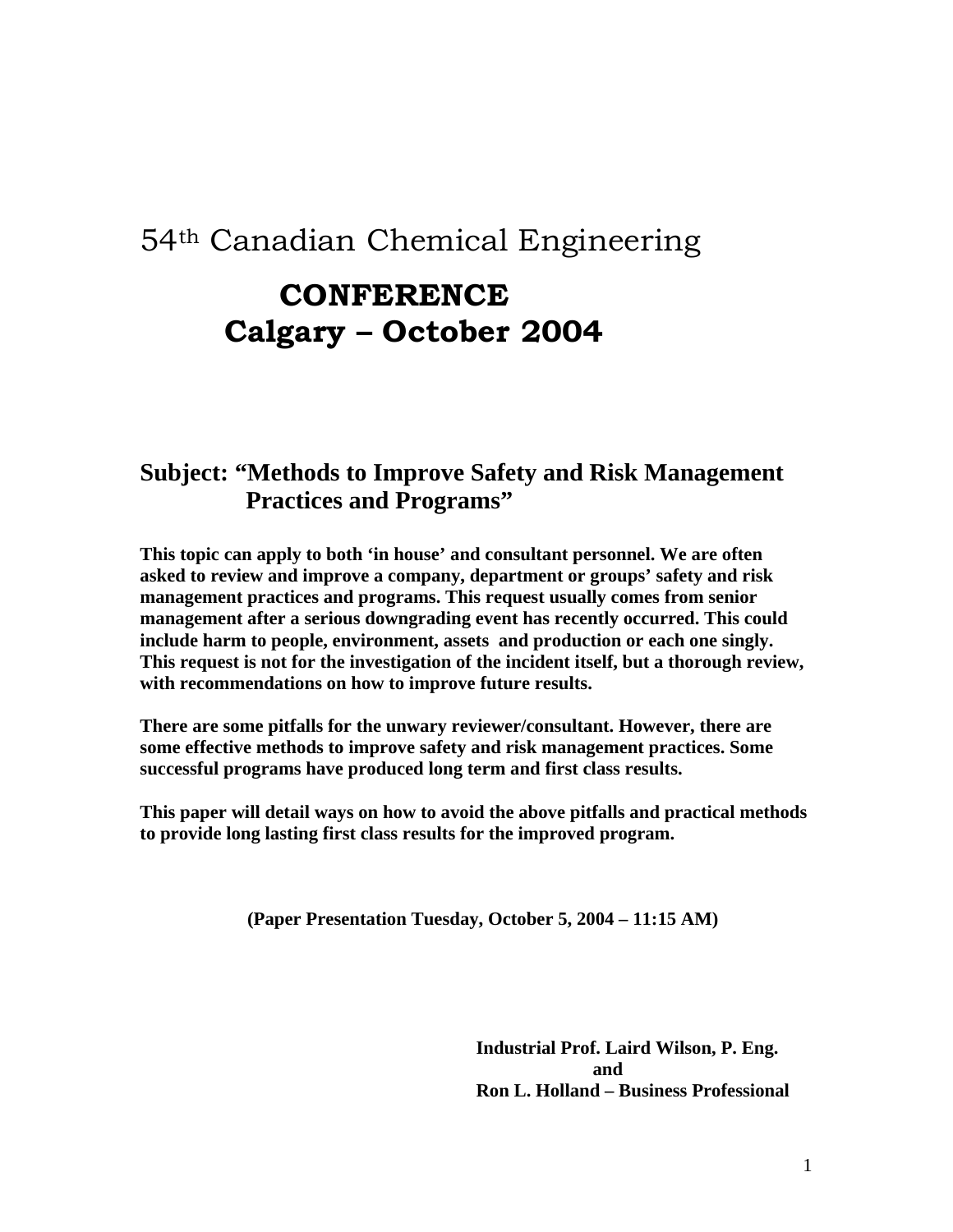This is an overview that will lend insight to our background and to the professional services we are able provide. It helps to answer such questions as:

- **Who are we?**
- **What do we do?**
- **How do we operate?**

Laird Wilson, P. Eng., is Adjunct Industrial Professor at the University of Alberta. He was the Program Director for the Industrial Safety and Loss Management Program, which he founded in 1987. Laird has been in industry for over thirty years and has consulted around the world. He is the principal author of a landmark book entitled "Industrial Safety and Risk Management". [ University of Alberta Press - 2003] [ See Resume` for additional details]

Ronald L. Holland has over twenty-five years experience in human resource dynamics and risk management work. 'Ron' has consulted in the areas of Fault-tree Analysis and Risk Assessment for a wide clientele, local and international. [ See Resume` for additional details]

This well experienced partnership has peer-group liaisons with other experts and accredited organizations to assist it, as is appropriate, to the diverse Industrial Safety and Risk Management needs and wants of our clients.

We bring an 'integrated approach' to all aspects of the Industrial Safety and Risk Management process. We do our work in an experienced manner; at all levels. We are able to deliver first-class results that are timely, practical and cost effective.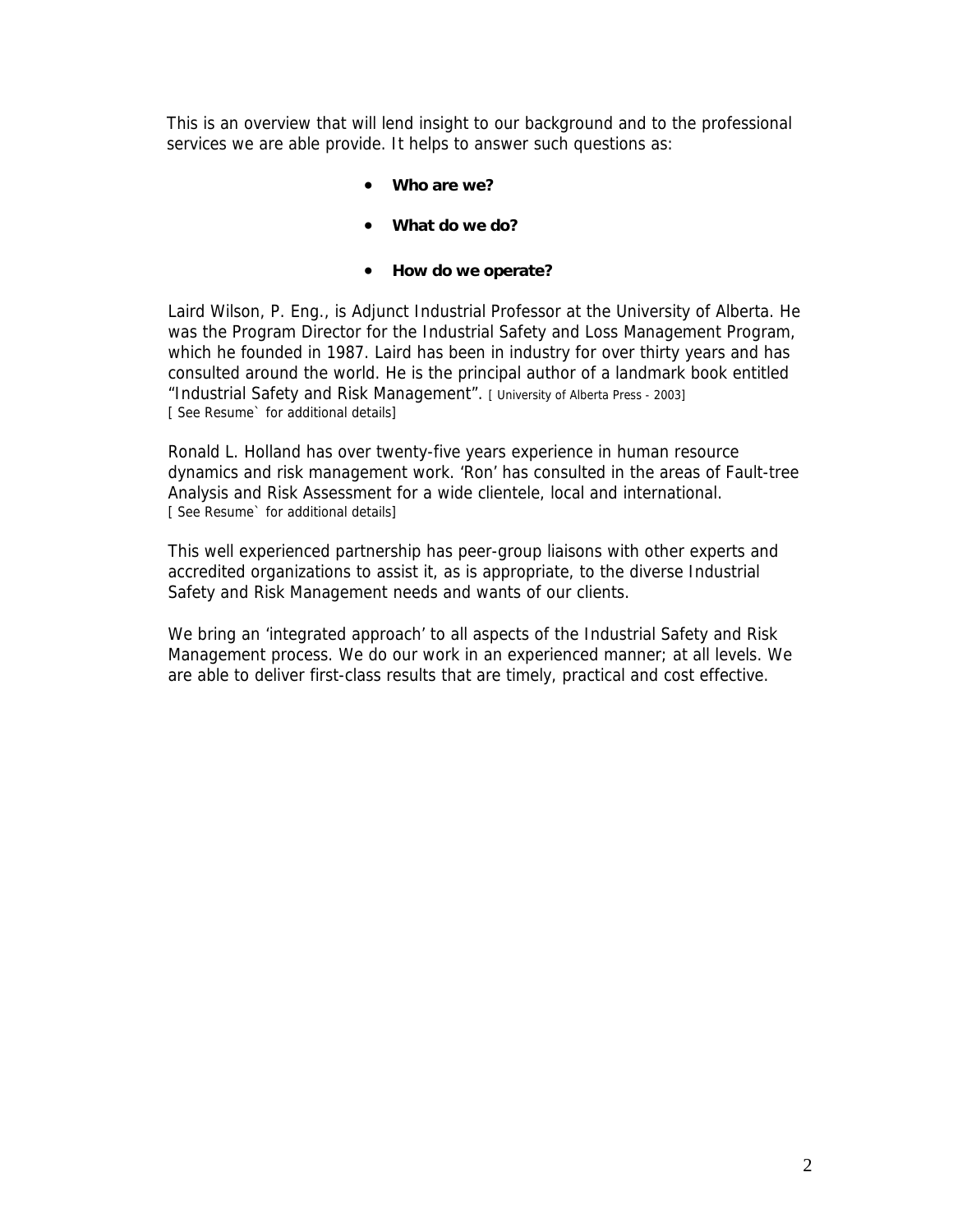## *industrial safety & Risk management*

*This is defined as the integrated approach to the Management of the continuous reduction of risk to People, Environment, Assets, and Production in the industrial setting. Those who benefit from this risk reduction are company personnel, associated contractors, and the public at large.* File: Wilson DefinitionPEAP

| <b>Loss management</b><br>(Courtesy ISLMP) |             |                  |                               |  |
|--------------------------------------------|-------------|------------------|-------------------------------|--|
|                                            | people      |                  | <b>Occupational Health</b>    |  |
|                                            |             |                  | Injury                        |  |
|                                            | environment | Air, Water, Land |                               |  |
|                                            |             |                  | Working                       |  |
|                                            | assets      | <b>Hardware</b>  |                               |  |
|                                            |             |                  | "Software"                    |  |
|                                            | production  |                  | <b>Sporadic Interruptions</b> |  |
|                                            |             |                  | Chronic Interru               |  |
|                                            |             |                  |                               |  |

For:

**Company Personnel** 

Contractors/Subcontractors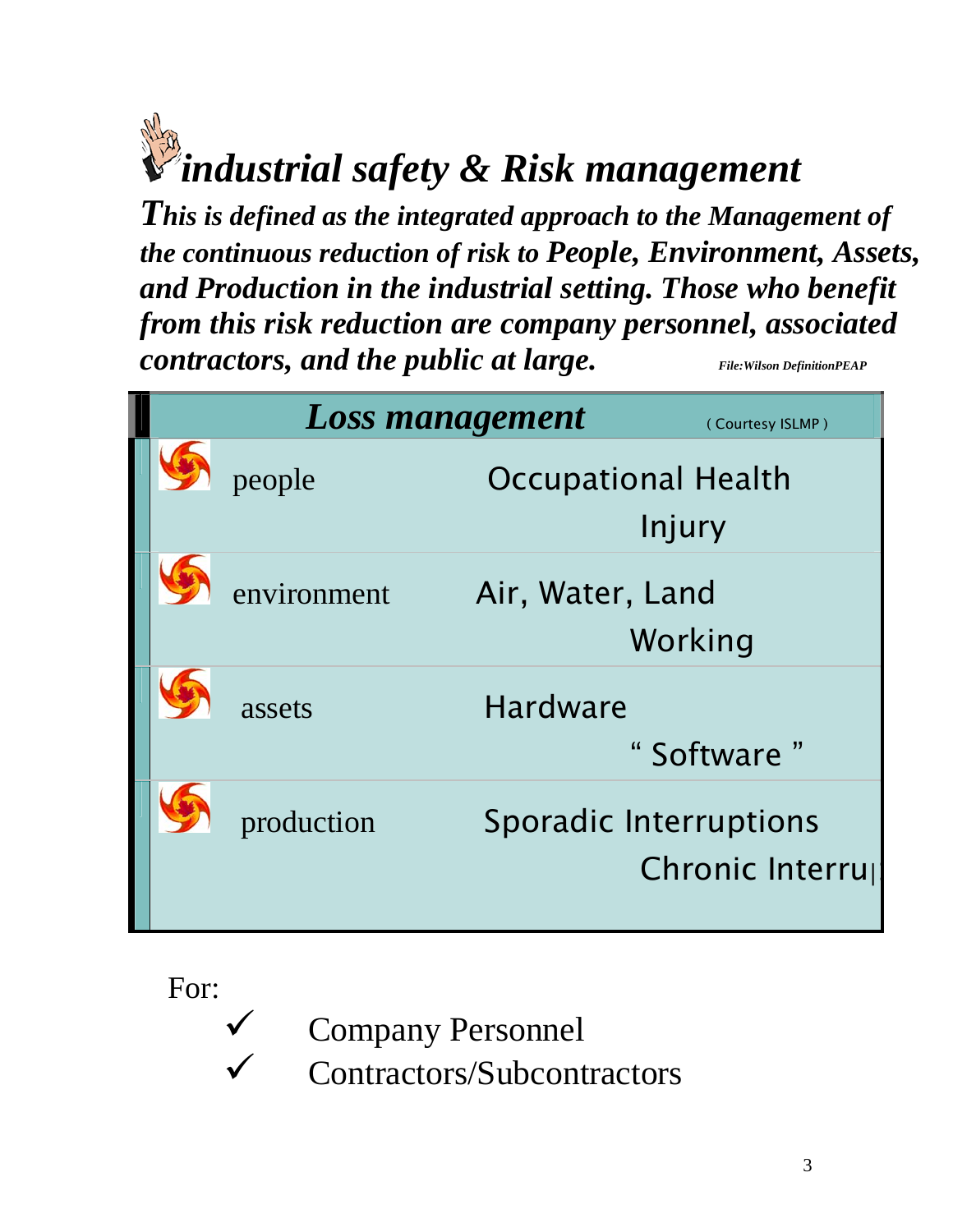## $\checkmark$  Public at large

## **Typical Integrated Safety and Risk** Management Frame work ...

### The 12 Elements of the Framework

- 1. Management leadership, commitment, and accountability
- 2. Continuous improvement to safety and loss management culture; including due diligence
- 3. Risk assessment and risk management
- 4. Personnel behavioral observation, training, stewardship , including voluntary compliance
- 5. Facilities design, construction, and startup
- 6. Process and facility data and documentation
- 7. Operations and maintenance methods and performance
- 8. Management of change
- 9. Contractor relationships and stewardship
- 10. Incident investigation, analysis and applied lessons
- 11. Community awareness and emergency preparedness
- 12. pace and dedication to continuous improvement

( Courtesy of ISLMP )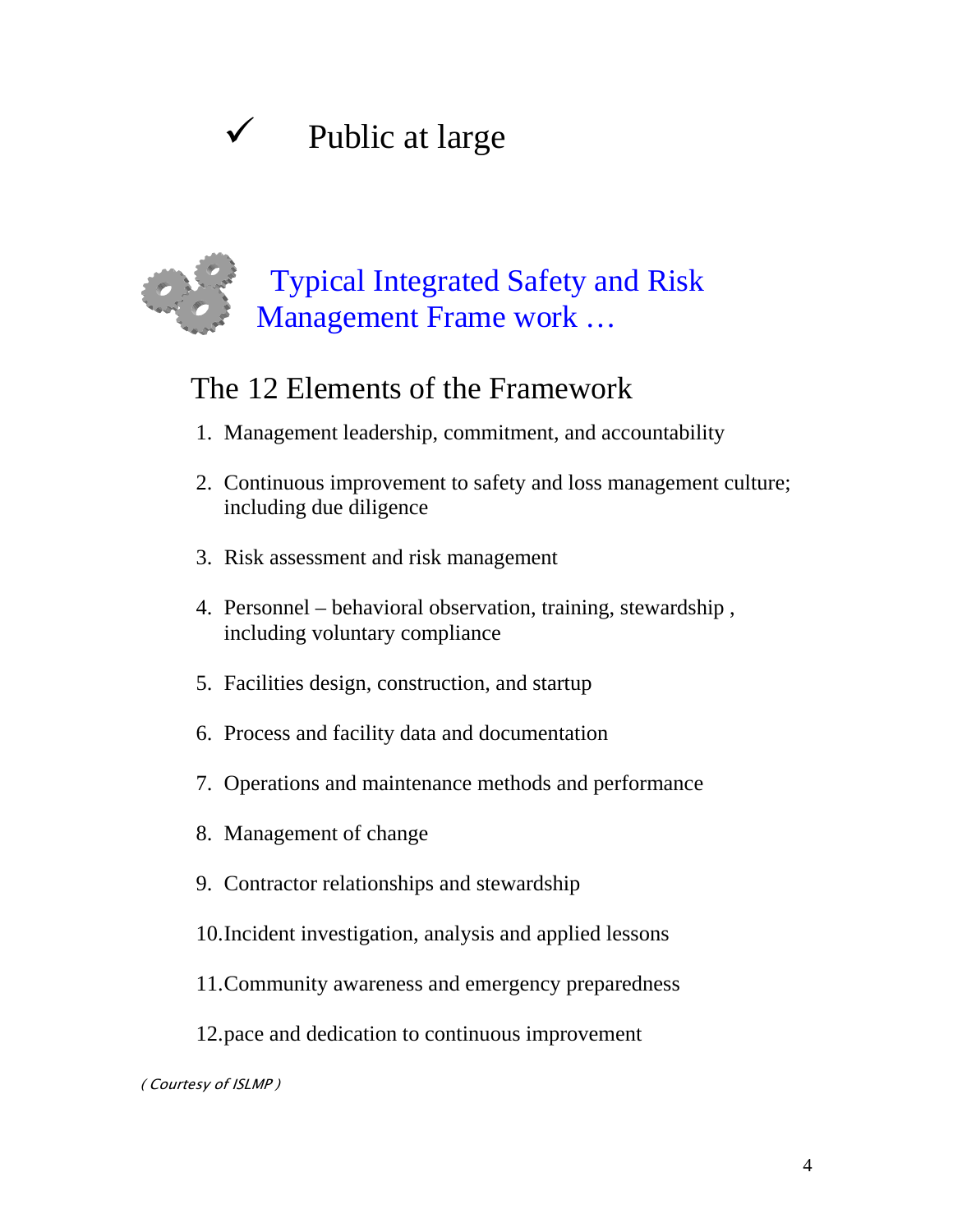

#### *BEST OF INDUSTRY PRACTICES IN CREATION AND CONTINUOUS IMPOVEMENT OF SAFETY AND LOSS MANAGEMENT CULTURE*

- **Recognition and practice of the integrated approach to Safety and Loss Management – People, Environment, Assets and Production**
- **Consistency of leadership and Demonstration by Example practices more important than program**
- **Inclusion of all employees in the program/practices with active stewardship and appraisal system**
- **Capitalize on existing strengths within the organization with continuous building of frameworks/programs – Avoid completely new " flavour of the year" approaches**
- **Risk Assessment on changes in organization, procedures, practices, facilities, etc. – Risk mitigation and acceptance levels**
- **Continuous emphasis on the proactive approach**
- **Safety and Loss Management must be integrated into all company activities and work, at all levels of responsibility**
- **Incident investigation, particularly near miss, with strong emphasis on voluntary reporting and compliance**
- **Treatment of contractors/ sub contractors as example to own employees – valuable source of objective "views"**
- **Commitment to Action Plans Stewardship**
- **Overall organization dedication and positive climate is key to first class results**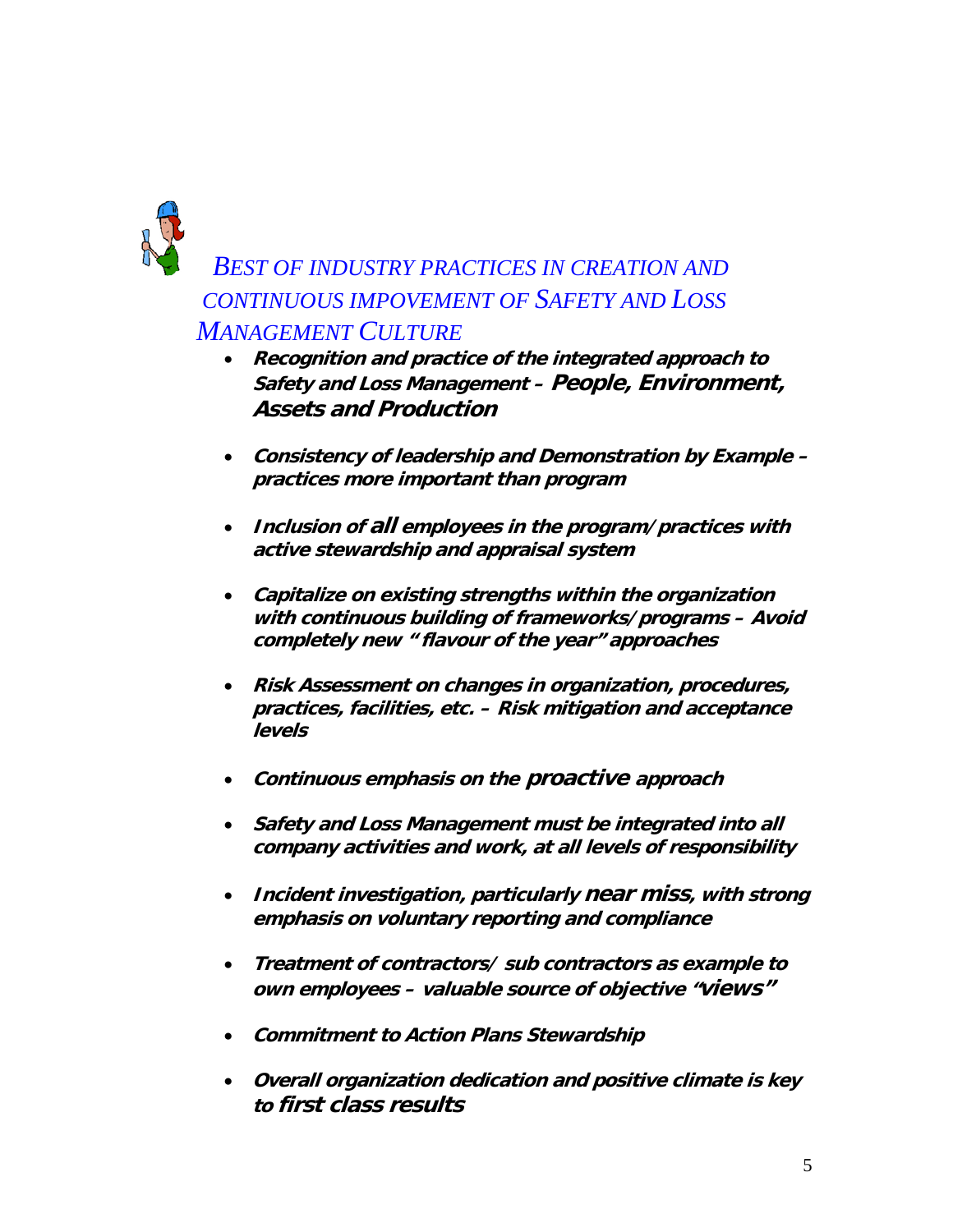### *Human Factors Model*



#### " In human factors it is important that management set the right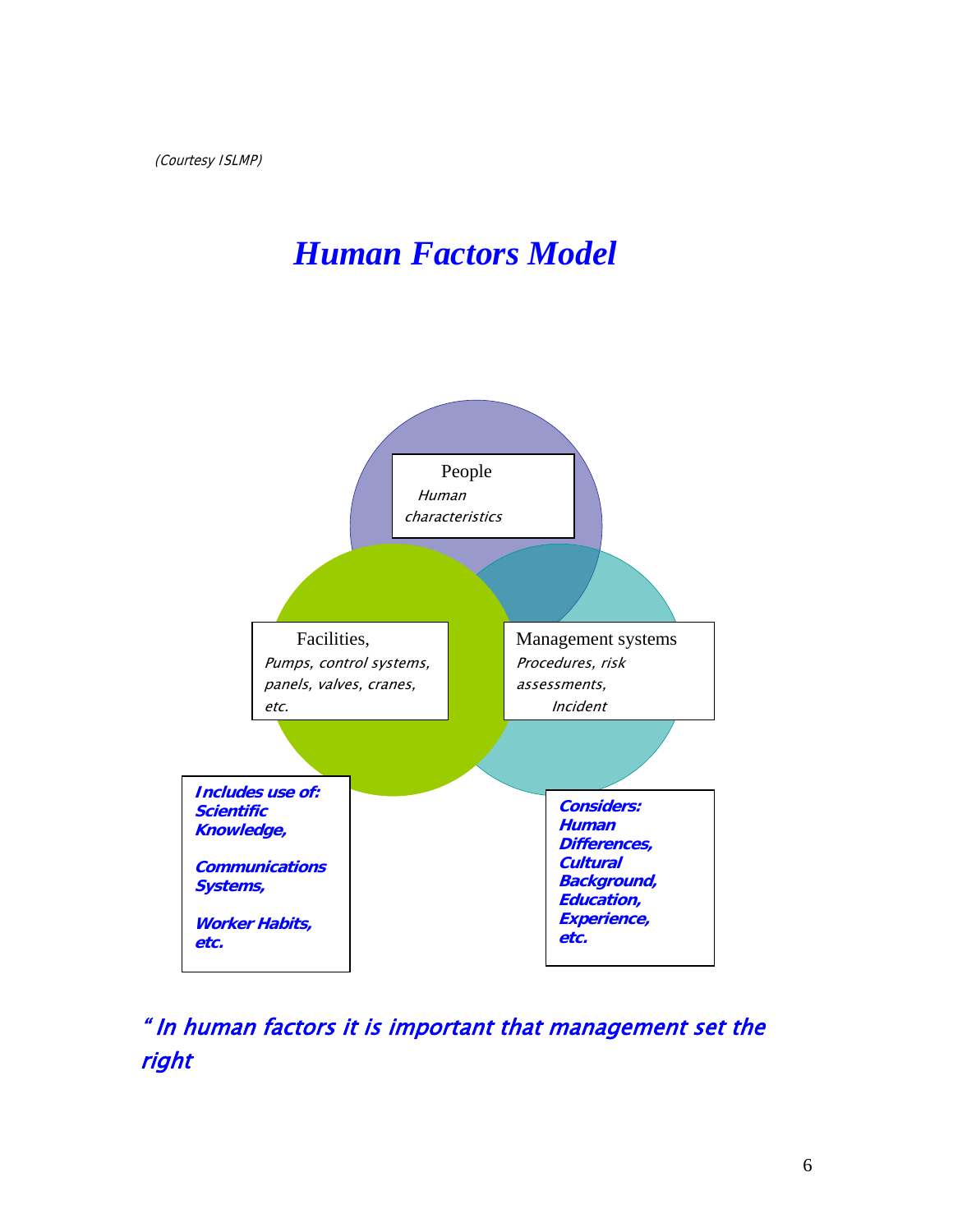atmosphere and continually provide a positive influence on it'.( 'Industrial Safety and Risk Management'– Wilson and McCutcheon – pp71 ) – Credit to Daneve Mc Affer



#### *Small Company Program Elements*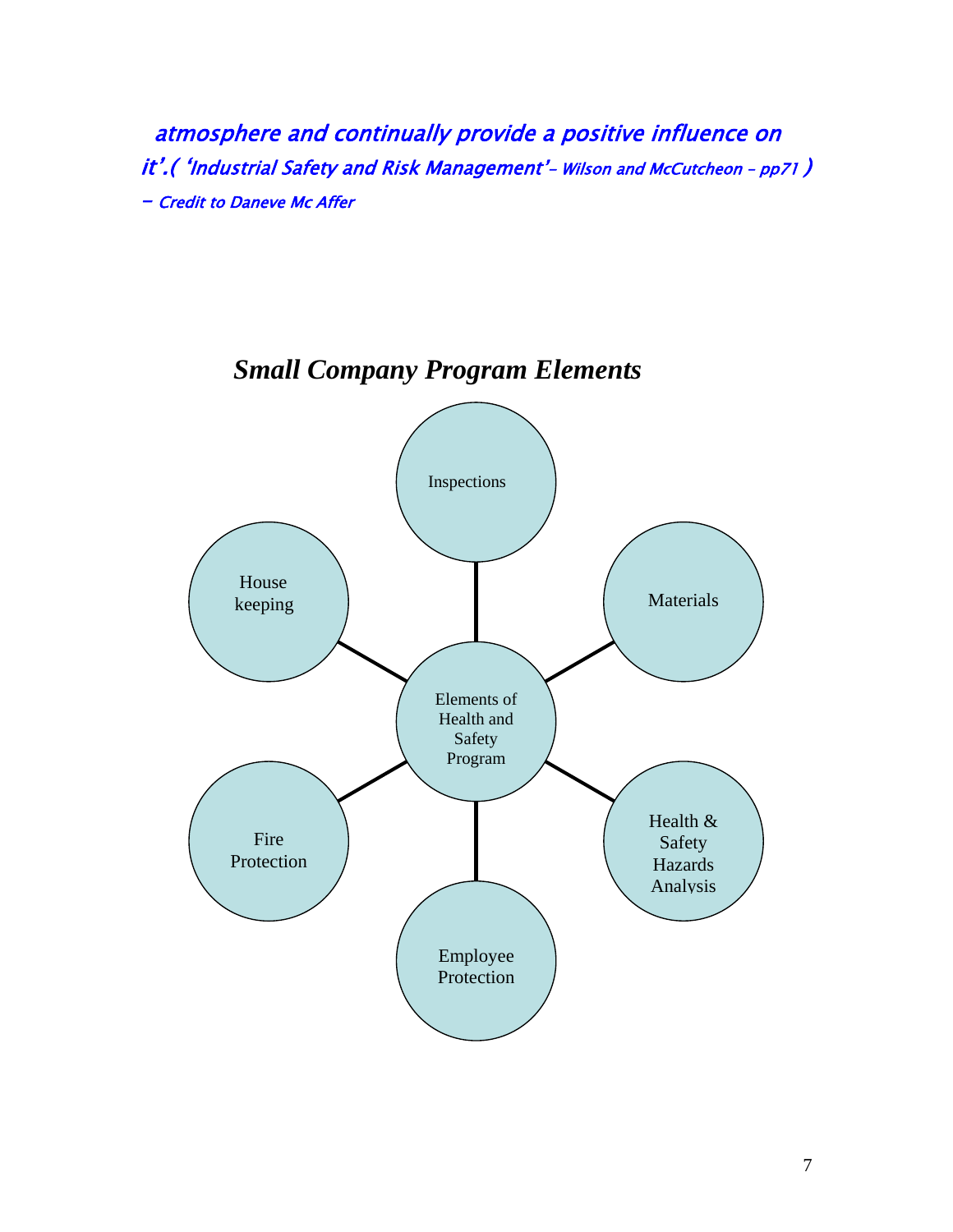

 *Worker Accountability*   **Its Dimension and Impact:**

**In every facet of the workplace there is direct correlation between "worker accountability" and Safety/Risk Management.** 

**Is dependent upon personal willingness to accept responsibility.** 

**The parameters of accountability must be carefully defined, properly communicated and appropriately understood.** 

**All levels; from the 'top-dog', to the 'newest hire', are part of this important equation.** 

**Managers/Supervisors and Contractors share the leadership responsibility to ensure that everyone is appropriately accountable.** 

**Today, owners, managers, contractors, and every employee can be held accountable to policy, statute, regulation and rules relative to working safely and minimizing risk. (Individually and collectively. Jointly and severally.)** 

**True accountability respects an "integrated approach".**

**Continuous Improvement and the Pursuit of Excellence is seldom achieved in an organization that lacks an effective 'chain of command' or the essential elements of accountability at all levels.**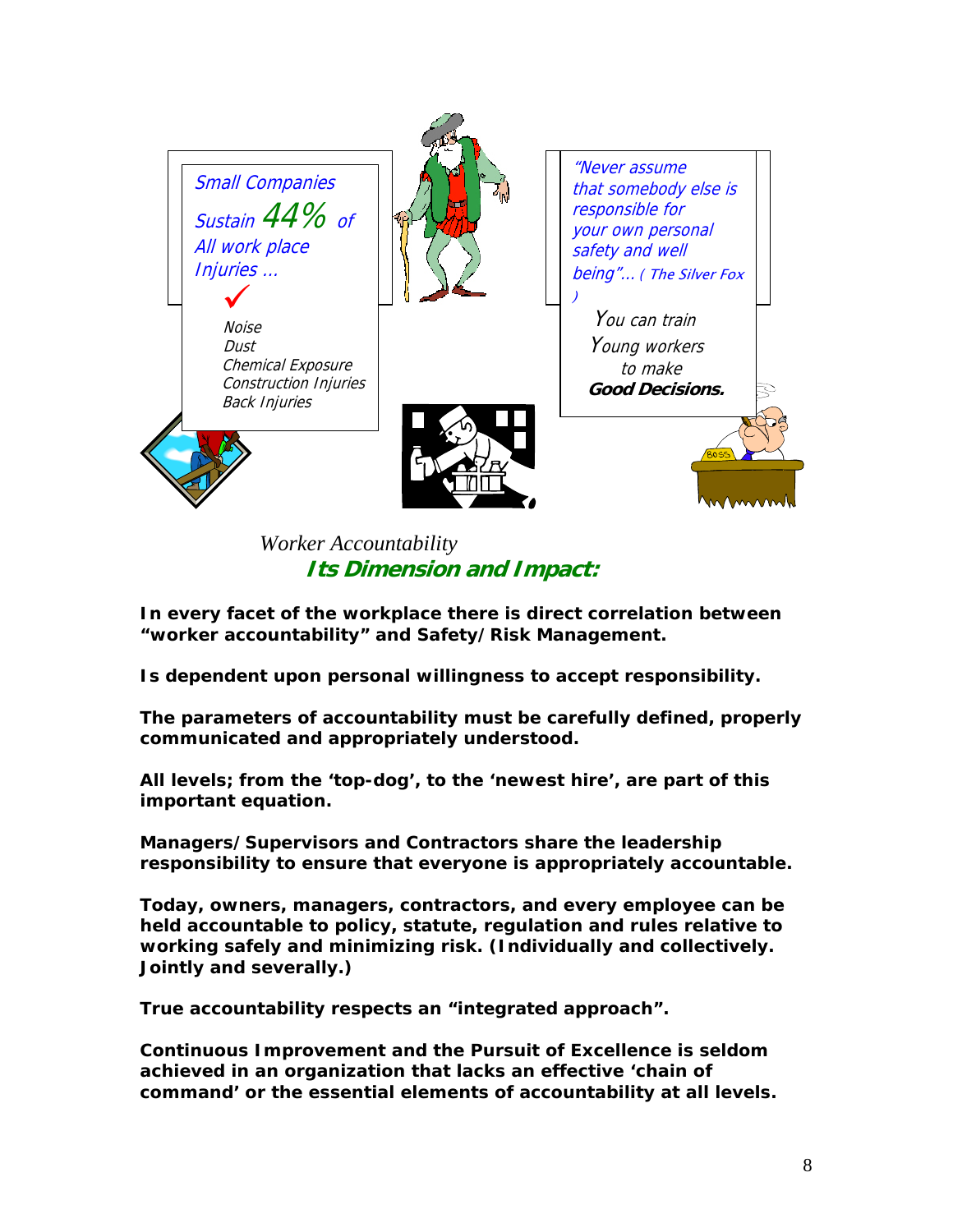**Workplaces with a 'best of industry' history, that includes a stable safety/risk management track-record, utilize an integrated and a long-term approach to achieve consistent and measurable results.** 

**Voluntary Compliance makes individual and/or collective accountability more effective because it fosters safety and lowers risks for all stakeholders.** 

**First-class accountability is built on trust and deep commitment to: (People, Environment, Assets, Production )** PEAP



 Personal Strengths/Weakness that effect Safety/Risk Management …

- Positive Attitudes/Actions/Compliance
- Mental Maturity relative to ISRM initiatives
- Strong 'Personal Integrity/Ethics Status' ( PIES )
- High 'Personal Cooperation Quotient' ( PCQ )
- Respect for People, Environment, Assets, Production ( PEAP )
- Appropriate and Stable Behavioral Patterns
- Satisfactory Physical/Emotional Fitness Profile
- Pace, Dedication and Consistency Reliability
- Trusted and Dependable

 $\checkmark$  Negative Attitudes/Actions/Non-compliance

- $\checkmark$  Emotional Instability/Immaturity relative to ISMR initiatives
- $\checkmark$  Inappropriate Personal Habits/Traits
- 9 Unstable Behavioral Patterns/Actions
- $\checkmark$  Low Regard for People, Environment, Assets, Production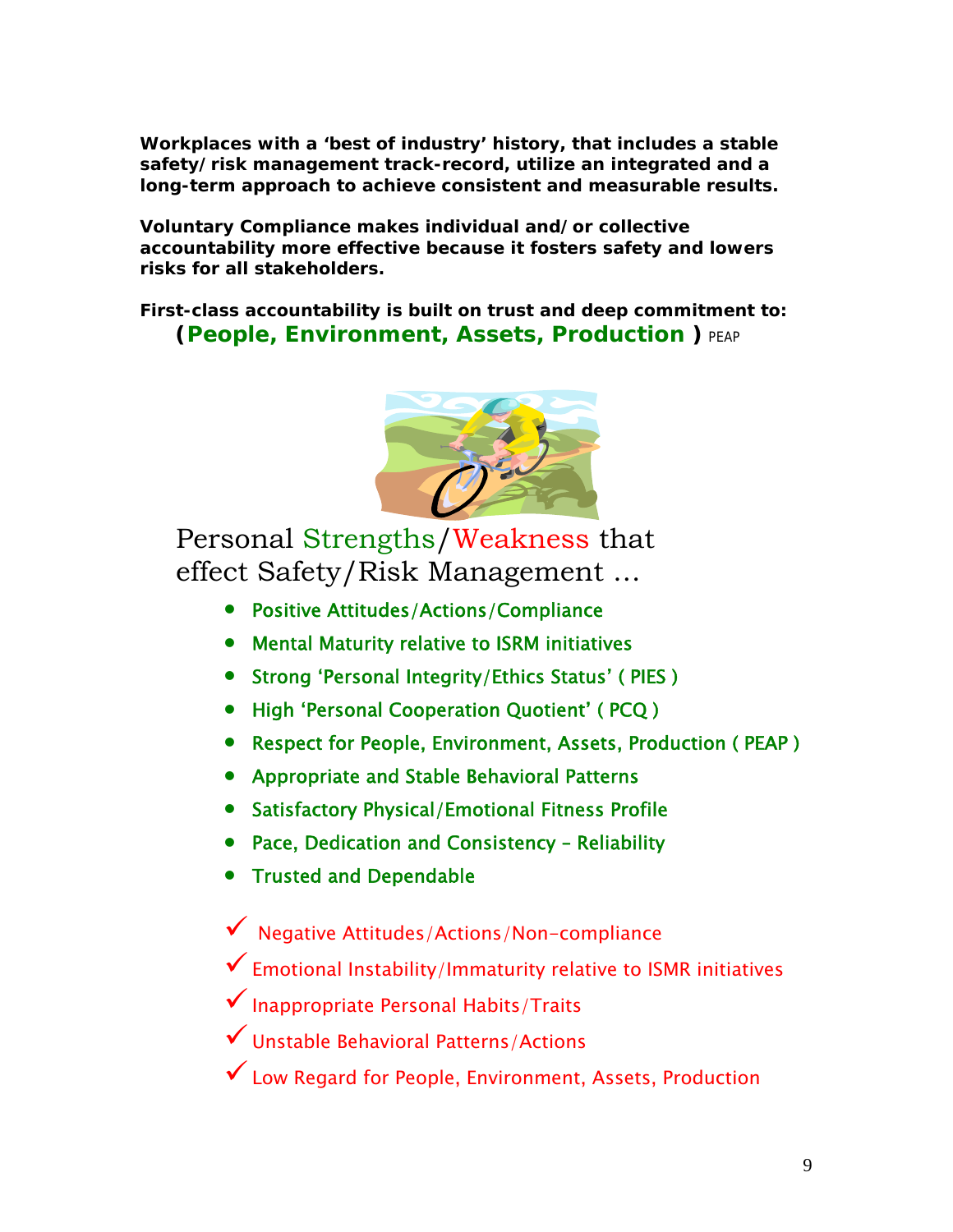9 Chronic Substance Abuse/Addiction  $\checkmark$  Lack of Personal Principles  $\checkmark$  Frequent Absenteeism  $\checkmark$  Inconsistent Performance - Unreliability

'accentuate the positive and eliminate the negative' if we want to achieve 'Best of Industry' status.  $\blacksquare$  Ron L. Holland In matters of Safety/Risk Management, it is imperative that we



Adaptability to Change



In matters of Safety/Risk Management (SRM) just how we are 'able to cope with chang e' (anticipated or unexpected) can have bench-mark impact upon the continuing results an d down-strea m consequence. It is important to understand that 'plowing new ground', or improving present furrows of endeavor, is largely dependant upon the 'latitude of one's attitude'. It is not always easy to move from present and familiar conditions to untried territory. Succinctly stated, "your feet are slow to go where your head has not already traveled".

curve associated with change. It takes determined effort to ensure one does not falter in management of risk. When we are asked about how we got into such a dilemma we often rationalize the situation by lamely saying, 'we've always done it this way'. Finding 'our arching strategy that includes "team-concept" and insightful stewardship. In other words, Generally speaking, there is a reluctance to leave the 'status quo'. There is also a learning mid-stream as we pursue changes in self, or in systems. Some are faster learners than are others. Often, we must cultivate the ability to adapt to the variable circumstances that are encountered in the process of 'change'. Patience in self and in others can help to make it happen more smoothly. Being able to *'bend with the wind'* can make a significant difference as we acclimatize to new conditions and priorities. Being too bogged down in the 'rigid ruts of traditional protocol' can sometimes jeopardize safety and the appropriate own best way' through the maze of change is done more effectively by means of an over-'we seldom successfully face the change experience alone'

Constructive change is forged in the crucible of creative thinking, thorough planning and prudent implementation. In this regard the PIERR principle is robustly viable … **P**lan, **I**mplement, **E**valuate, **R**evise/**R**ecycle. It is valuable to recognize that "the change process is never cast in stone".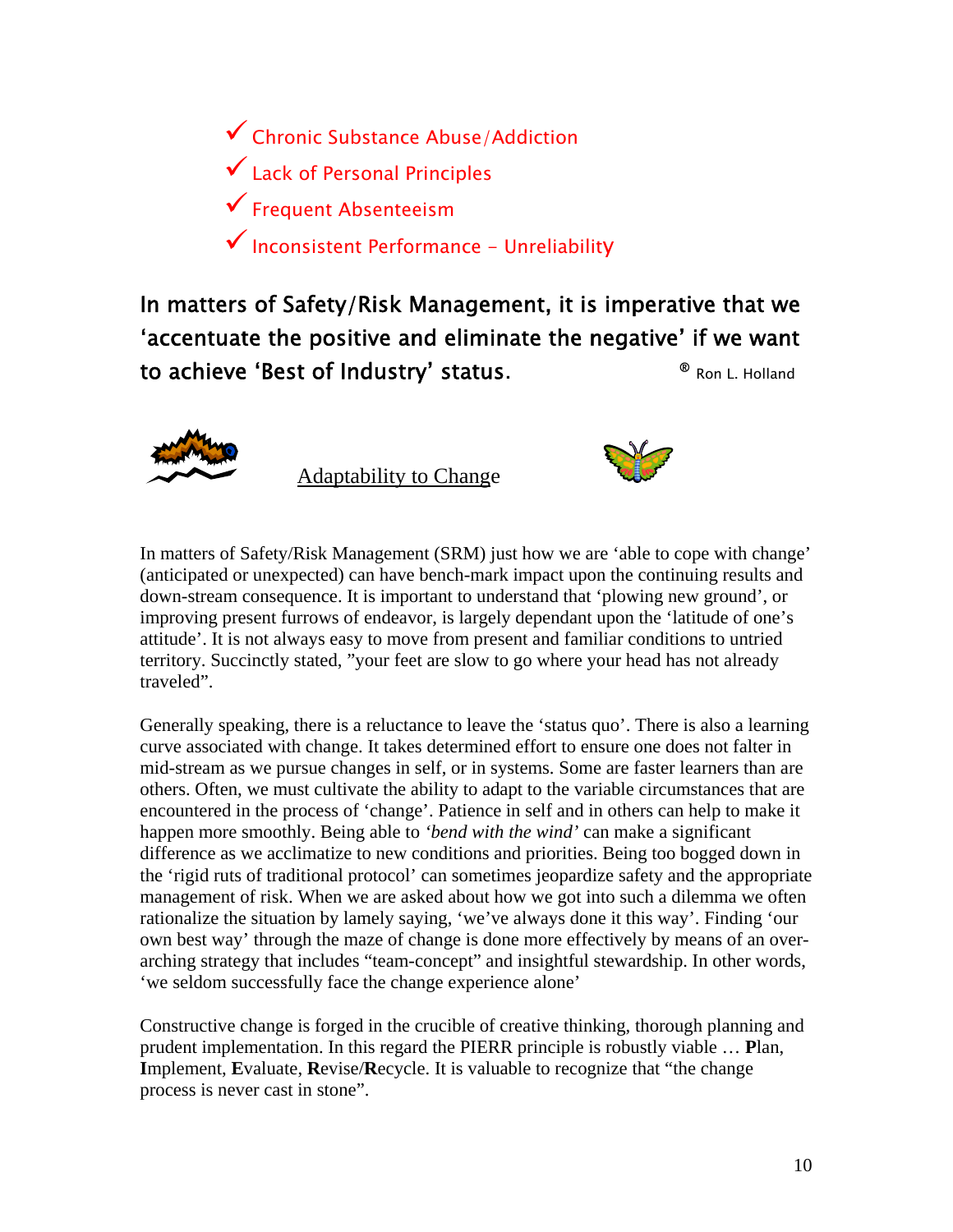The willingness and capacity to conceive fresh ideas and to harness innovative concepts is vital in adapting one's thinking and action[s] to working more safely and the reduction of risk[s]. In a rapidly changing world this complex scenario for meaningful change is made even more formidable! At the same time it is crucial to overall progress. Common sense strongly suggests we must be attentive to the reality that any change initiative must include 'the integrated approach to industrial safety and risk management'. If we ignore, or omit, any of the elements of a first-class SRM program we can easily 'throw the baby out with the bath-water'. Long-term safety, risk management and health objectives that are achievable are vital to continuous improvement and must be securely in place. Positive change can do much to minimize incident/accident and reduce risks to people, environment, assets and production (PEAP).



*Program Implementation rformance and Pe* Incidents Include **Damage to:** 









Typical Sinusoidar

Erratic Sinusoidal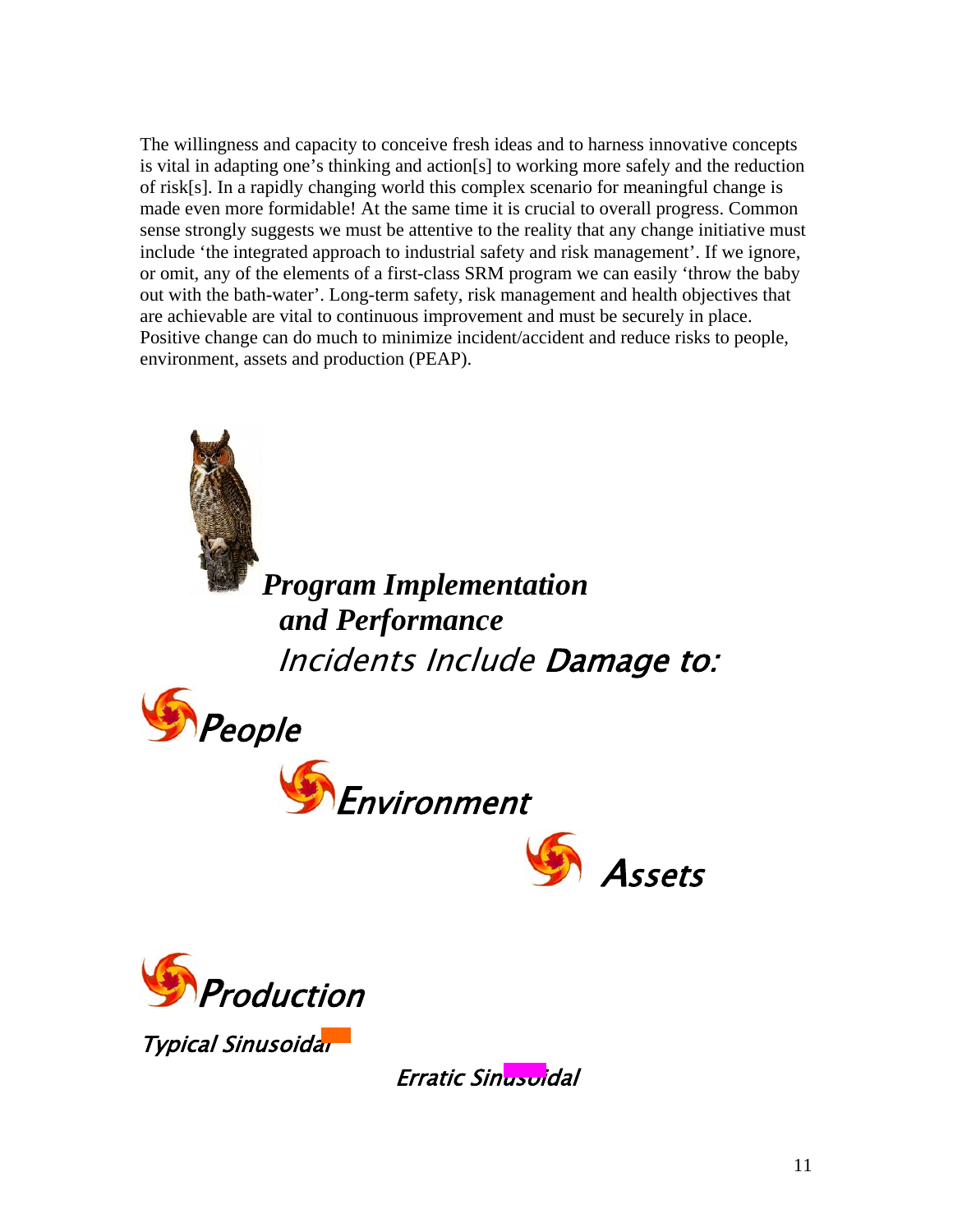

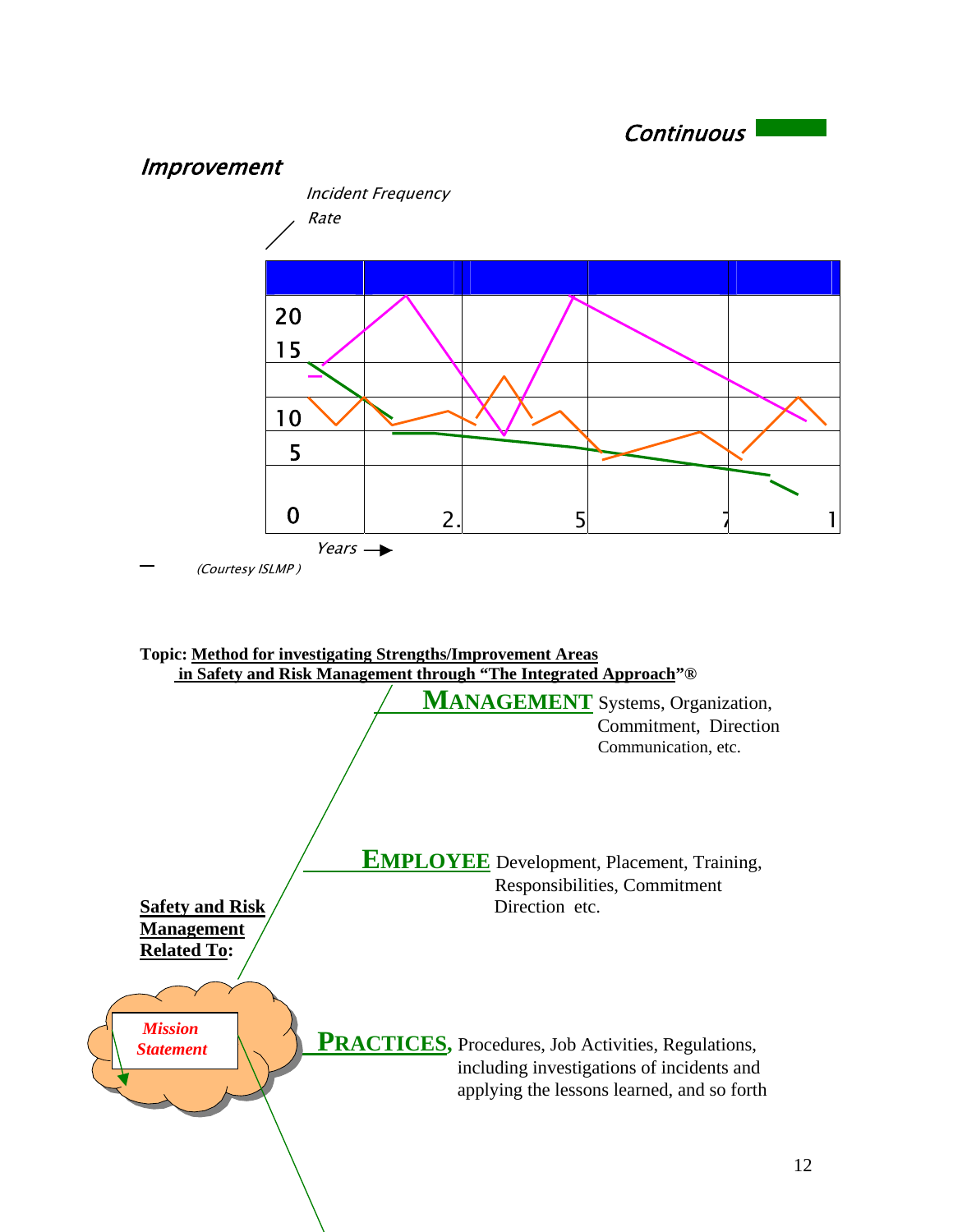**To evaluate, improve and strengthen, overall Safety/Risk Management systems/performance, so that the risk to people, environment, assets and production (PEAP) will be alleviated or minimized to the greatest degree possible.** 

#### **E EMERGENCY**, Preparedness, Simulations,

 Safety Support Systems, Protective Equipment

**FACILITIES**, Permanent & Temporary

Constructions with emphasis on People

- In order to build an effective safety and risk management entity the above Categories/branches have been identified as key elements in the process
- Strengths Tree
- Improvement Tree •
- The Safety and Risk Management System is only as good as its weakest link



## Working Safe, Sane and Smart …



 $\checkmark$  Be aware of the pitfalls of short-term improvement  $\checkmark$  Think Long-Term ... NO 'flavor of month' tactics Accent Positive Practice & Performance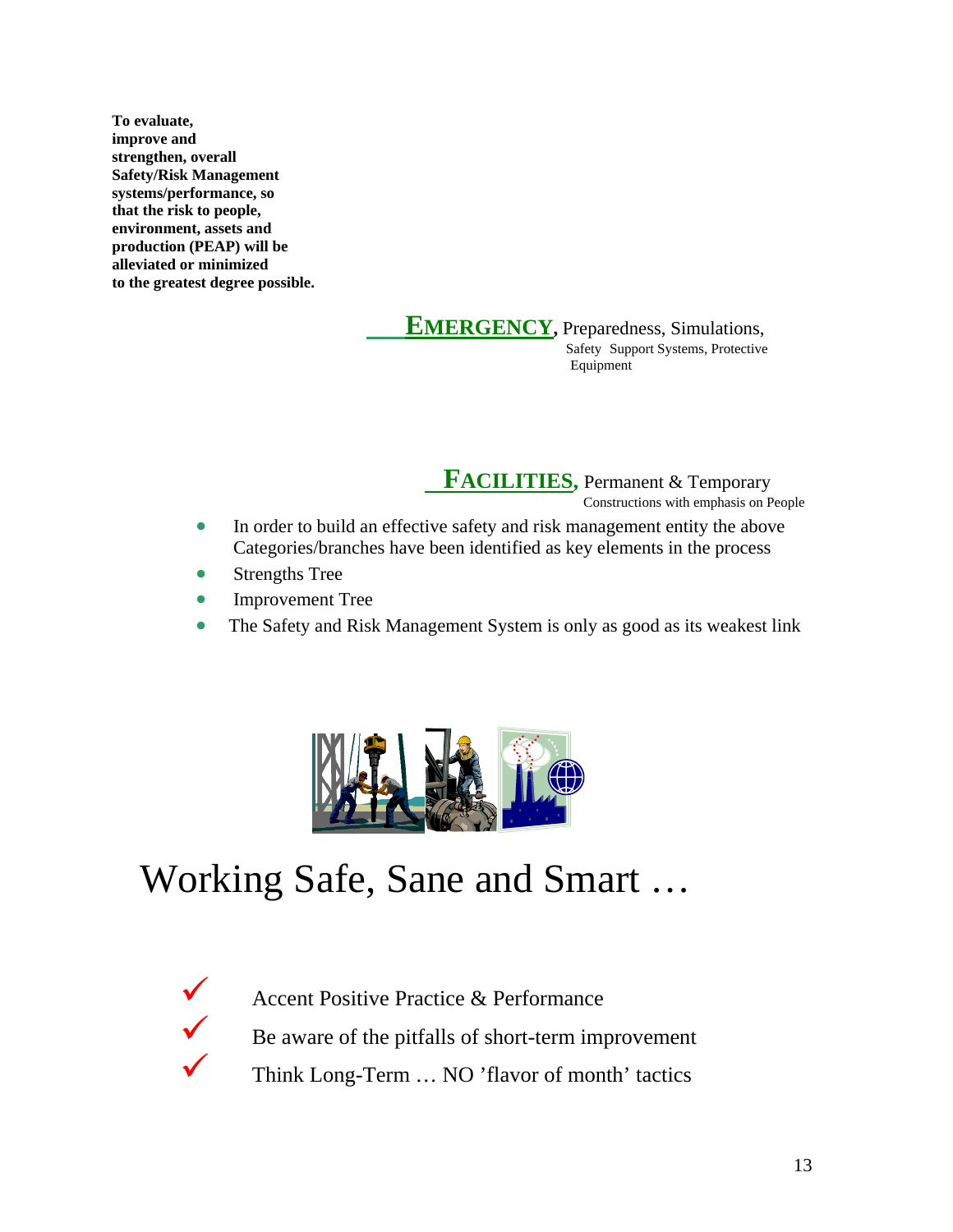$\checkmark$  Gain insight/input from all levels of the organization  $\checkmark$  $\checkmark$ Know that we are "on your side" to help; not hinder Y Don't "throw the baby out with the bath-water" Understand that "one size does NOT fit all' ... 9 Plan, Implement, Evaluate, Revise, Re-cycle PIERR (Utilize essential elements as outlined in : Build upon existing strengths ... they are there! Avoid the tendency to 're-act' ... Pro-activity pays !

- 1. Existing in-house Safety and Risk Management efforts … don't "re-invent the wheel"
- 2. Government Legislation, Regulations and Policy
- Laird Wilson, Doug McCutcheon, University Alberta Press 3. Consult "Industrial Safety & Risk Management",

# **Key Points for Consideration:**

- **Don't under-estimate the pitfall of short-term improvement. It may come back to "bite you"**
- **Keep focused and vigilant on the "bigger picture"**
- **Seek to build/obtain a 'cross-sectional view' of the overall issues**
- **Avoid 'flavor of the month' Industrial Safety and Risk Management approaches/systems**